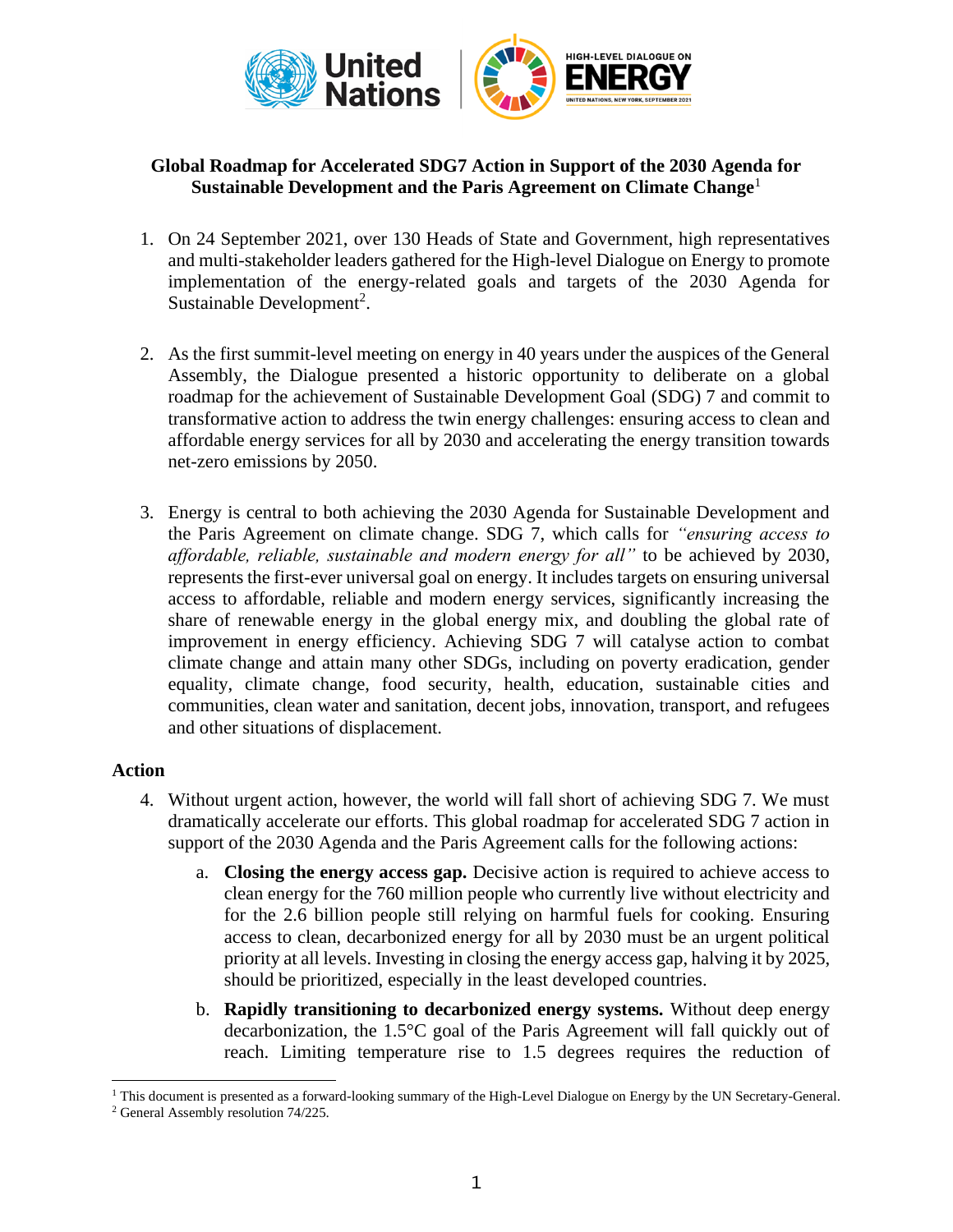greenhouse gas emissions by 45 per cent below 2010 levels by 2030 and reaching net zero emissions by 2050. The deployment of renewable energy is lagging, especially in transport, industry, heating and cooling. Global energy efficiency improvements must increase significantly. The phase-out of coal power generation needs to be accelerated globally.

- c. **Mobilizing adequate and predictable finance.** Global investment in renewable energy and energy efficiency should be tripled towards 2030. Shifting fossil fuel subsidies to renewables as well as putting a price on carbon will also be crucial in accelerating the energy transition. International cooperation must be dramatically scaled up to catalyse the public and private finance and investment needed to accelerate energy transitions, especially for developing countries and small island developing States. Access to finance and the provision of technology transfer must be prioritised.
- d. **Leaving no one behind on the path to a net zero future.** The global energy transition must be just, inclusive, and equitable. No two national energy transition pathways will be identical. The SDGs should be integrated as a guiding framework for energy transition through policy and planning, to enhance synergies and reduce trade-offs with other SDGs and to ensure no one is left behind, especially the most vulnerable, including older persons, children, youth, indigenous peoples and displaced populations. Women also face risks of being left behind. While the energy transition is expected to produce an overall net gain in jobs, it is critical to invest in reskilling of affected workers and economic diversification of communities, ensuring a just transition.
- e. **Harnessing innovation, technology and data.** Governments need to establish a clear direction and enabling environments for energy innovation and technology development and deployment to harness their transformational potential. More investment is required in improving the collection, management and application of data and in addressing the digital divide. International cooperation should be enhanced to promote technology transfer to developing countries.

## **Milestones**

5. To help ensure that collective efforts are designed and implemented consistent with SDG 7 targets and in support of other SDGs and net-zero emissions in line with the Paris Agreement, the global roadmap includes, as a practical guide, two sets of milestones<sup>3</sup> for 2025 and 2030.

2025 milestones:

- 500 million more people have gained access to electricity.
- 1 billion more people have gained access to clean cooking solutions.

<sup>&</sup>lt;sup>3</sup> Drawing on the Theme Report on Energy Access; the Theme Report on Energy Transition; the Theme Report on Enabling SDGs through Just and Inclusive Energy Transitions; the Theme Report on Innovation, Technology and Data; and the Theme Report on Finance and Investment, 2021, United Nations. Available at: <https://www.un.org/en/conferences/energy2021/RESOURCES>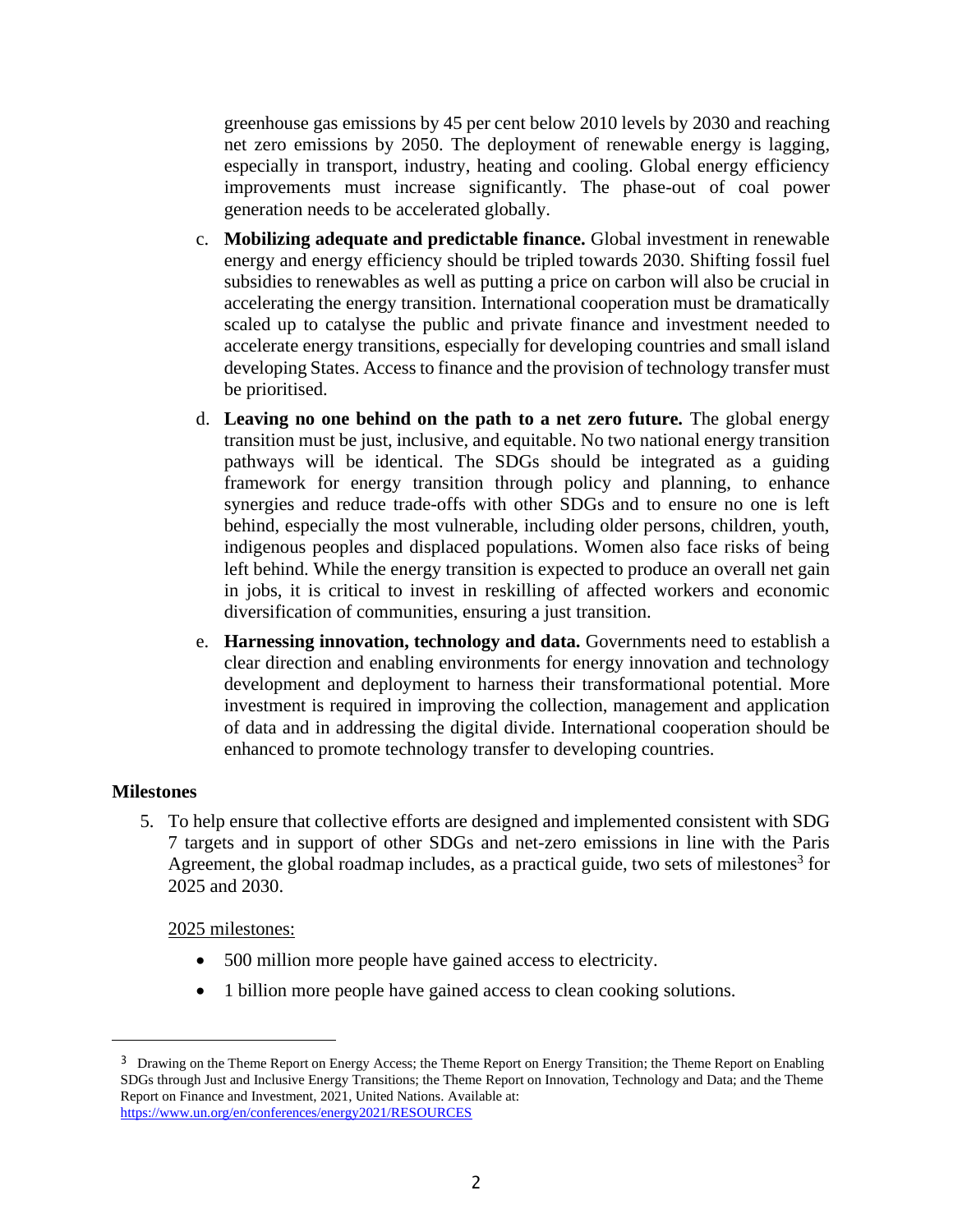- Annual investment in access to electricity increased to US\$ 35 billion and in access to clean cooking increased to US\$ 25 billion.
- 100% increase in modern renewables capacity globally.
- Double annual investment in renewable energy and energy efficiency globally.
- No new coal power plans in the pipeline after 2021.
- Fossil fuel consumption subsidies re-directed towards renewable energy and energy efficiency.
- 30 million jobs in renewable energy and energy efficiency.

## 2030 milestones:

- Universal access to electricity and clean cooking solutions.
- Triple global renewable power capacity.
- Double the global rate of improvement in energy efficiency.
- Triple annual investment for renewable energy and energy efficiency globally.
- Phase out coal power plans within the OECD by 2030 and globally by 2040.
- 60 million jobs in renewable energy and energy efficiency.
- Universal access to electricity in all healthcare facilities and all schools worldwide.
- 6. In achieving these milestones, the most vulnerable countries, in particular, African countries, least developed countries, landlocked developing countries and small island developing States, deserve special attention, as investments in renewable energy in these countries will have a significant positive impact across different SDGs and exemplify the true spirit of leaving no one behind.
- 7. Gender equality and women's empowerment must be prioritized, including empowering women in the design, production and distribution of modern energy services, including for productive uses, as well as equal representation of women in decision-making process in the area of energy.
- 8. Achieving these milestones by 2025 and 2030 will also firmly propel the world towards net-zero emissions by 2050, while advancing a just, inclusive and equitable energy transition with universal energy access, green jobs, diversified economies, people's wellbeing and the empowerment of women, local communities and vulnerable groups to leave no one behind.

## **Partnerships for transformation**

9. All stakeholders, including Member States, international organizations, multilateral development banks, businesses, civil society, scientific communities, cities or regional